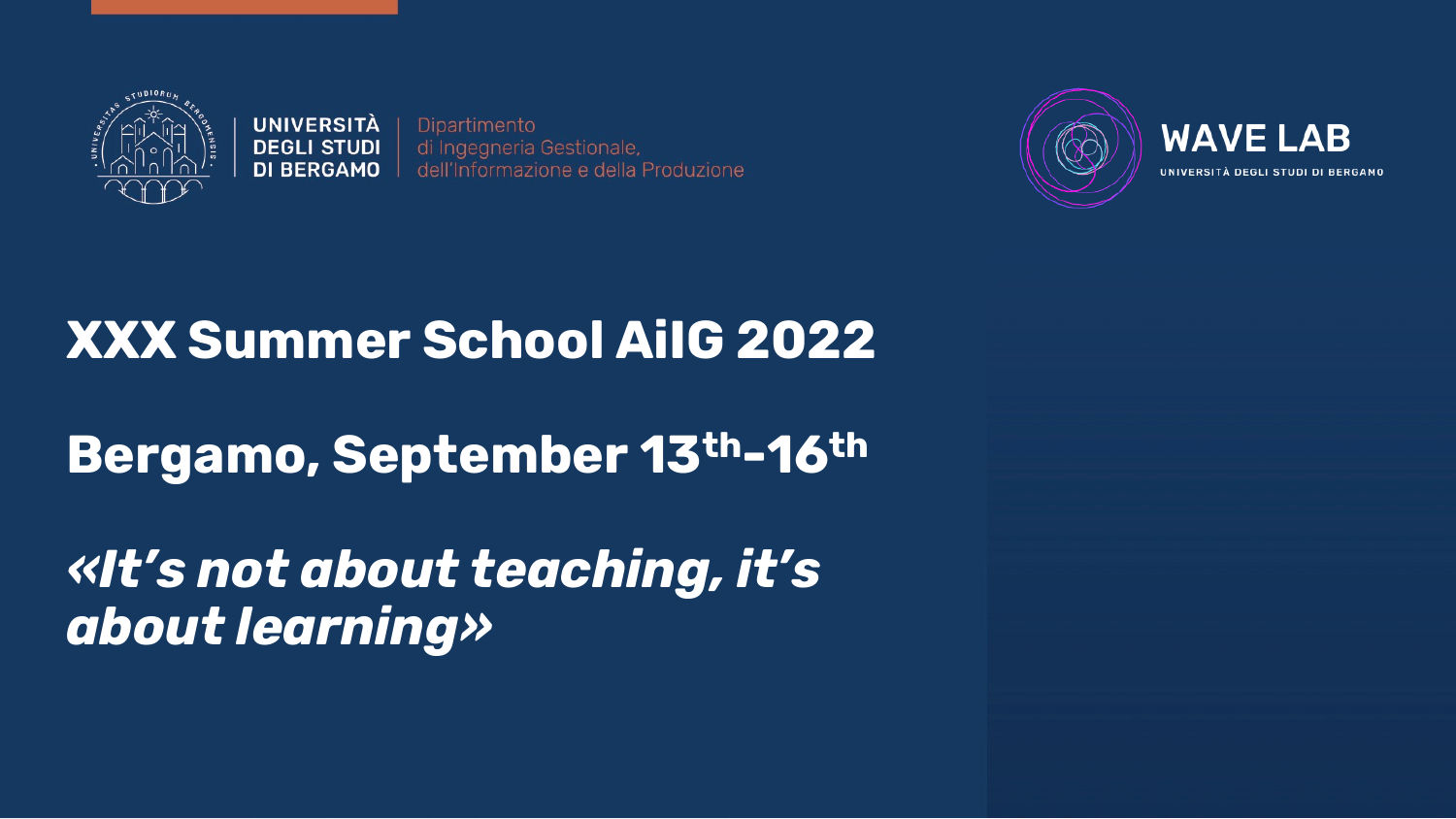## **Where?**

University of Bergamo

# **When?**

From 13<sup>th</sup> to 16<sup>th</sup> September 2022





Dipartimento di Ingegneria Gestionale, dell'Informazione e della Produzione

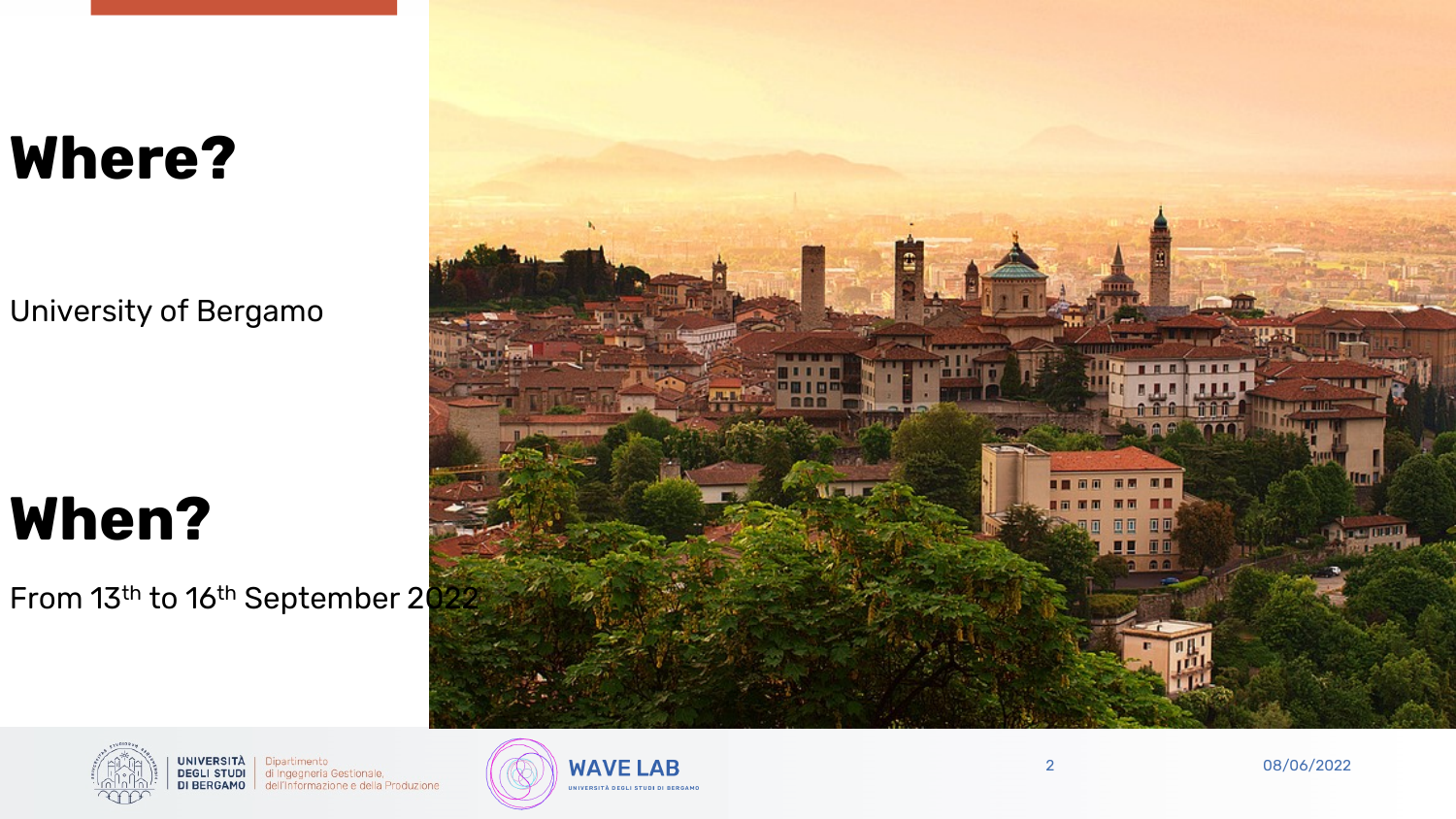## **Why?**

- **1. Understanding the overall value** of education in a research university in management engineering.
- **2. Appreciating the heterogeneity** of methods and approaches.
- **3. Designing effective** education programs in terms of contents, methods and learning journey.



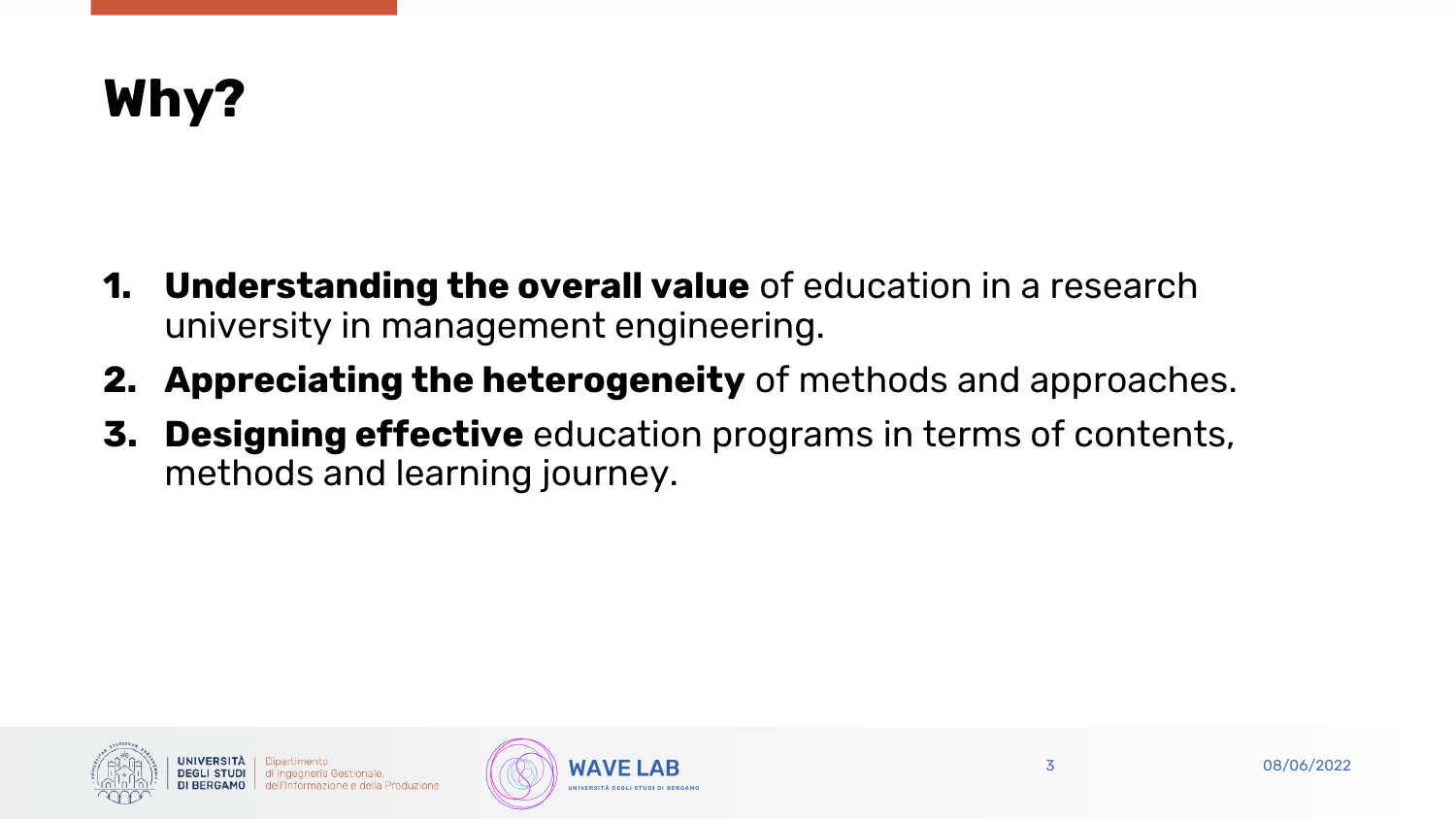#### **How?**

Time and room for interactions

Three main modules (following the path traced by Palermo's Summer School):

**Perspectives**: lectures by experts *(the teaching-research continuum; active learning; a global perspective on management engineering; EFMD (Business Schools) and companies' perspective)*

**Tools**: methods, best practices and experiences *(AIIG best practices; problem-based learning; innovative technologies in teaching; evaluation issues; soft skills; course design)*

**Labs**: individual and team work *(AIIG & Unibg Mentors; assess and develop your own syllabus)*



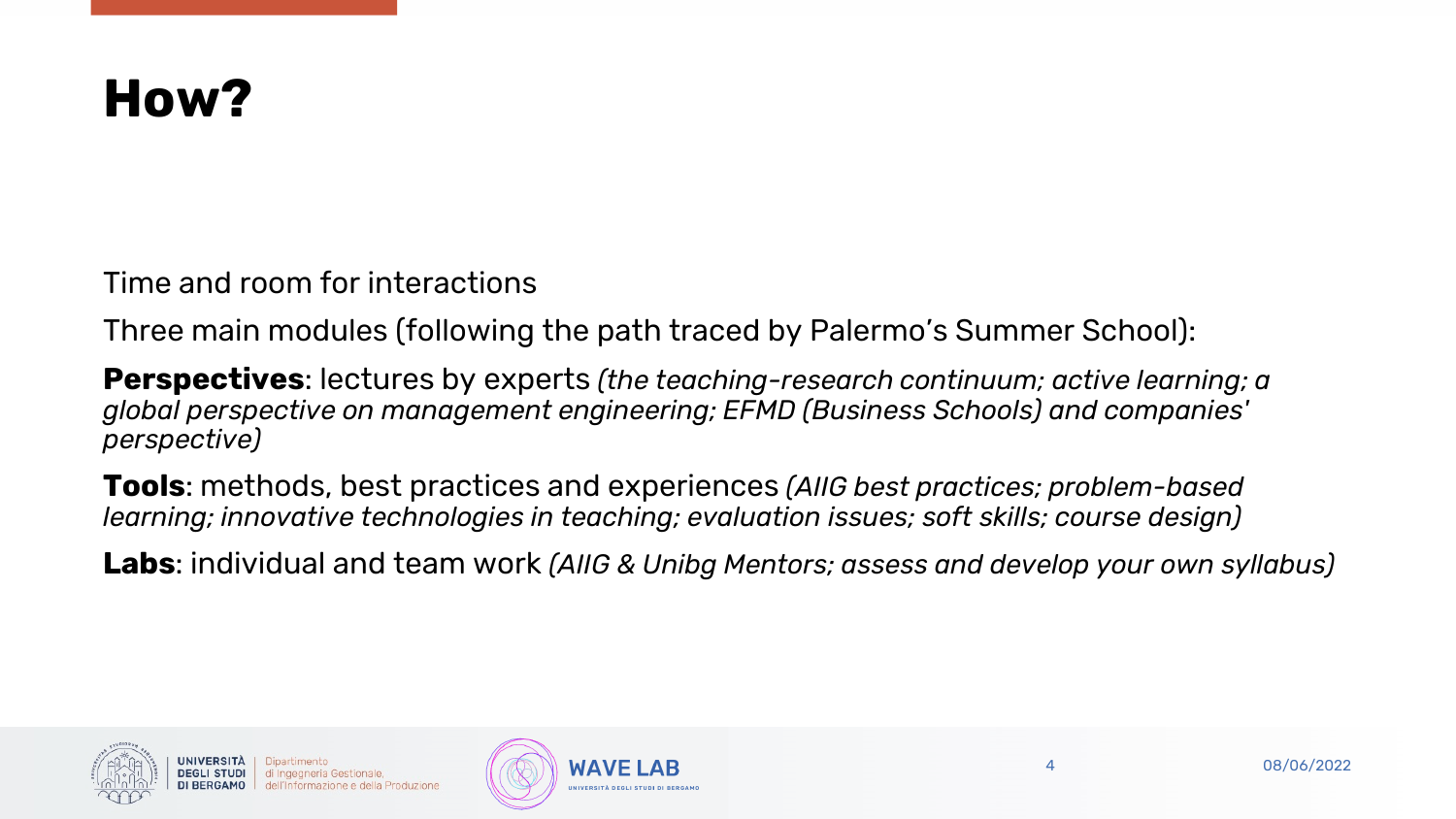#### **Who?**  *Organizing Committee*

Tommaso Minola & Albachiara Boffelli – Summer School Chairs Maria Sole Brioschi Mara Brumana Giovanna Campopiano Mattia Cattaneo Matteo Kalchschmidt Paolo Malighetti Michele Meoli Tommaso Minola Chiara Morlotti Stefano Paleari Renato Redondi



**UNIVERSITÀ DEGLI STUDI DI BERGAMO** 

Dipartimento di Ingegneria Gestionale, dell'Informazione e della Produzione



#### For any questions, please contact [wavelab@unibg.it](mailto:wavelab@unibg.it)



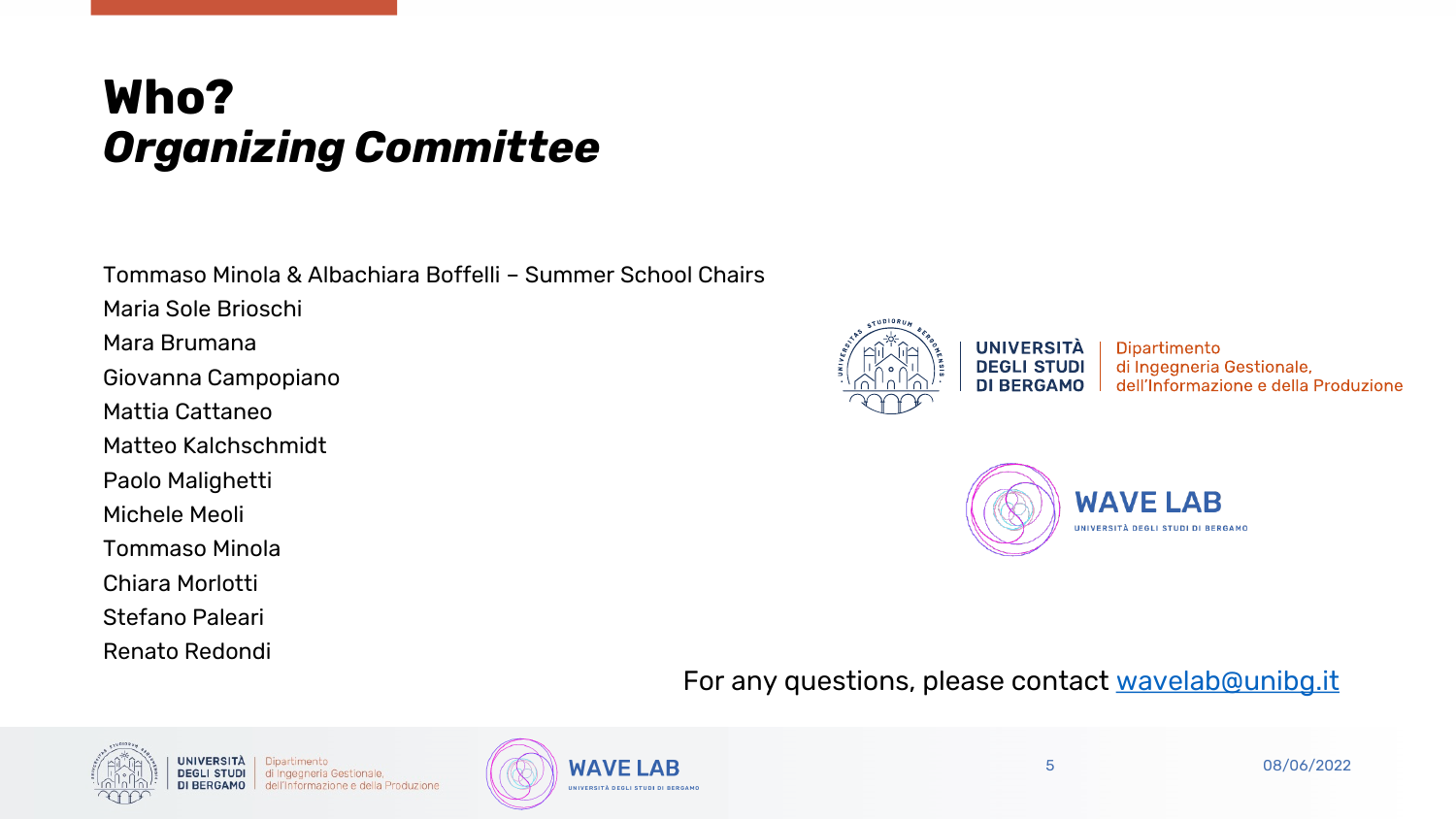## **Preliminary Program**

|                | September 13th                                                                                  | September 14th                         | September 15th                            | September 16th             |
|----------------|-------------------------------------------------------------------------------------------------|----------------------------------------|-------------------------------------------|----------------------------|
| $9.00 - 10.30$ |                                                                                                 | Lecture on perspectives                | Lecture on tools                          | Roundtable on perspectives |
| 10.30-11.00    |                                                                                                 | <b>Coffee Break</b>                    | <b>Coffee Break</b>                       | <b>Coffee Break</b>        |
| 11.00-12.30    | Welcome and registration                                                                        | Lecture on tools                       | Lecture on tools                          | Lectures on perspectives   |
| 12.30-13.30    | <b>Light Lunch</b>                                                                              | Lunch                                  | Lunch                                     | <b>Light Lunch</b>         |
| 13.30-14.00    | Institutional welcome                                                                           |                                        |                                           |                            |
| 14.00-15.30    | Lectures on perspectives                                                                        | Lecture on tools                       | Lab (Teamwork)                            |                            |
| 15.30-16.00    | <b>Coffee Break</b>                                                                             | <b>Coffee Break</b>                    | <b>Coffee Break</b>                       |                            |
| 16.00-16.45    | Lecture on perspectives                                                                         |                                        |                                           |                            |
| 17.00-18.00    | <b>Event open to all AilG</b><br>Members (30 <sup>th</sup> Summer<br><b>School celebration)</b> | Lab<br>(Teamwork)                      | Lab (Presentation of teamwork<br>results) | (Optional) Guided tour     |
| 19.30-22.00    | <b>Social Dinner</b>                                                                            | (Optional) Dinner in the upper<br>town | (Optional) Dinner on the city<br>walls    |                            |

| Activities from the Organizing Committee |
|------------------------------------------|
| Perspectives                             |
| Tools                                    |
| Labs                                     |